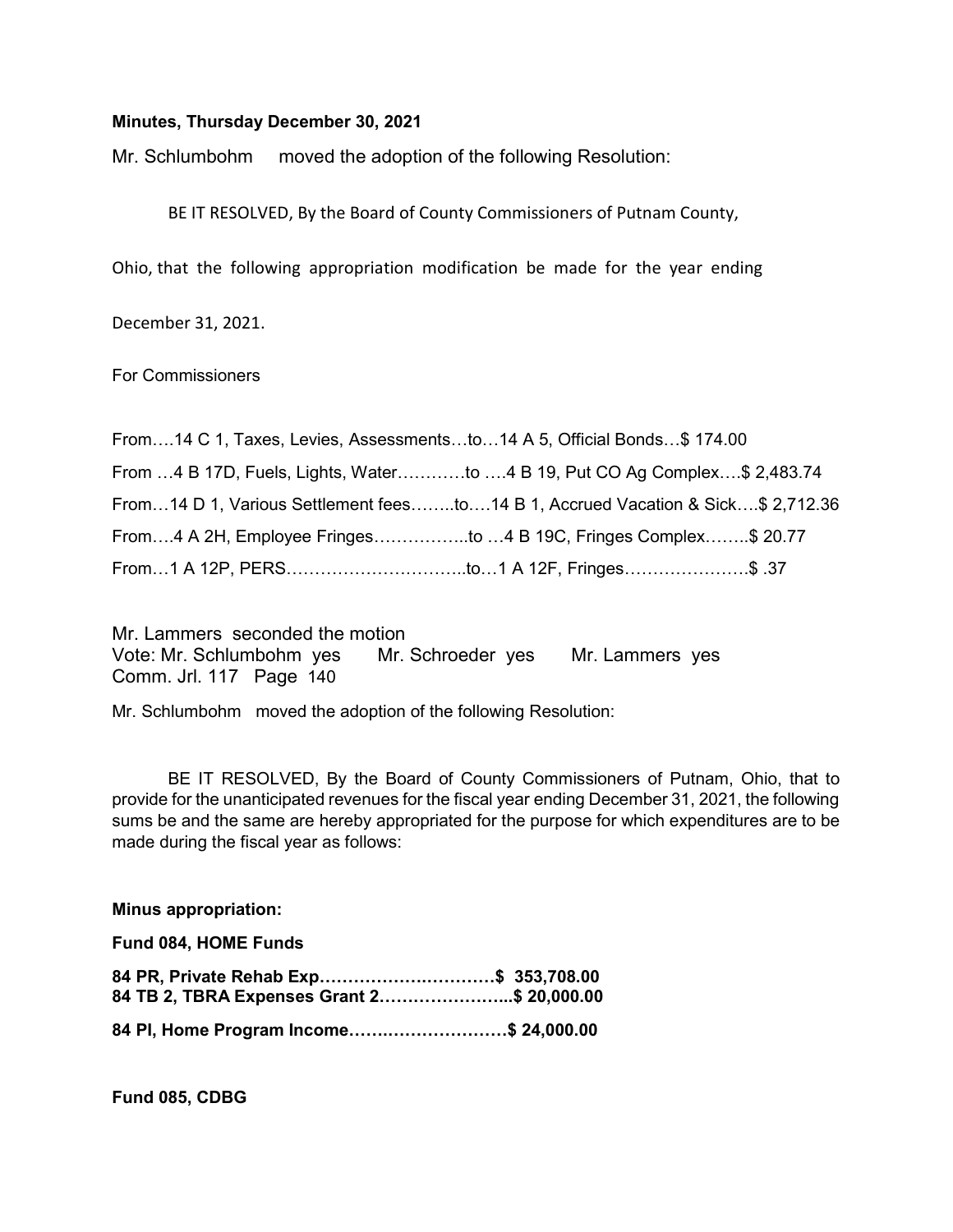| T 1, CDBG Admin Grant 2\$ 77,000.00        |  |
|--------------------------------------------|--|
| T 2A, CDBG Fair Housing Grant 2\$ 2,000.00 |  |
|                                            |  |
| T 7E, Private Rehab Grant 2\$ 23,681.00    |  |
|                                            |  |
|                                            |  |
| T 8A, Home Repair Grant 2\$ 255,000.00     |  |
|                                            |  |
|                                            |  |

| <b>Fund 087, Ohio Housing Trust</b>       |  |
|-------------------------------------------|--|
| 87 RP 2, Home Repair Grant 1 \$ 75,000.00 |  |

Fund 164, CDBG Alloc Grant

164 FH 2, CDBG Alloc Fair Housing………………….\$ 900.00

164 AD 2, CDBG Alloc Admin Grant 2………………..\$ 10,719.60

Mr. Lammers seconded the motion Vote: Mr. Schlumbohm yes Mr. Schroeder yes Mr. Lammers yes Comm. Jrl. 117 Page 141

Mr. Schlumbohm moved the adoption of the following Resolution:

 BE IT RESOLVED, By the Board of County Commissioners of Putnam, Ohio, that to provide for the unanticipated revenues for the fiscal year ending December 31, 2021, the following sums be and the same are hereby appropriated for the purpose for which expenditures are to be made during the fiscal year as follows:

# Minus appropriation:

Fund 119, GHS OVI Task

| 119 SA, Salaries\$ 4,807.94        |  |
|------------------------------------|--|
| 119 FR, Fringes\$ 3,300.39         |  |
| 119 SA2, Salaries IDEP\$ 7,037.77  |  |
| 119 FR2, Fringes IDEP\$ 3,940.73   |  |
| 119 SA3, DDEP Salaries \$ 1,149.32 |  |
|                                    |  |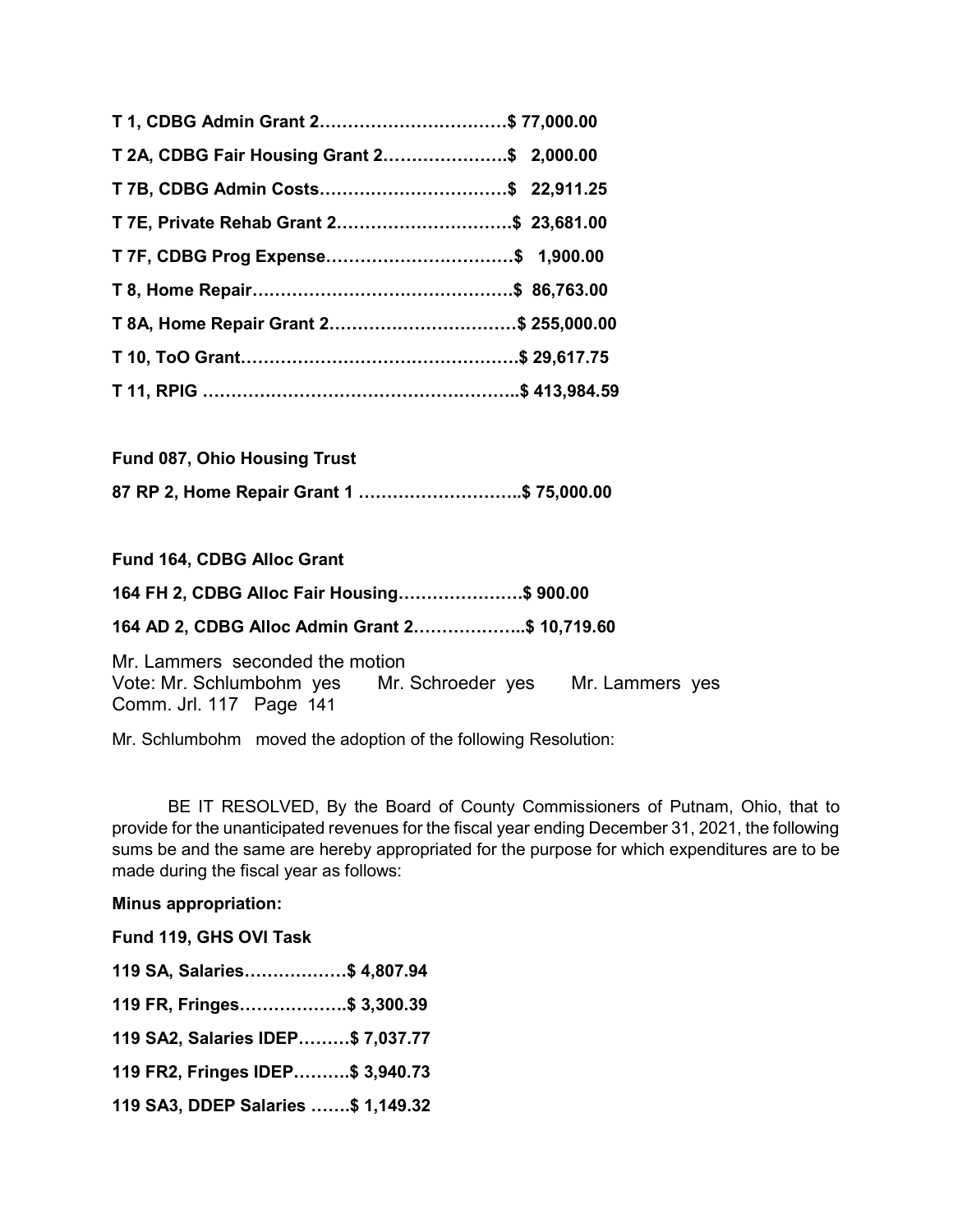## 119 FR3, DDEP Fringes………\$ 725.05

Mr.Lammers seconded the motion Vote: Mr. Schlumbohm yes Mr. Schroeder yes Mr. Lammers yes Comm. Jrl. 117 Page 142

Mr. Schroeder moved the adoption of the following Resolution:

BE IT RESOLVED, that per the request of the Putnam County Commissioners for the purpose of the Sewer District No. 2 Fund the following advance of funds is authorized by the Board of County Commissioners:

| <b>FROM</b>                                                                              | TO                | <b>AMOUNT</b>   |
|------------------------------------------------------------------------------------------|-------------------|-----------------|
| Q 40 A, Advance Out                                                                      | A 25A, Advance In | \$2,762.13      |
| (Repay County General for Advance in Dec '20)                                            |                   |                 |
| Mr. Schlubohm seconded the motion<br>Vote: Mr. Schlumbohm yes<br>Comm. Jrl. 117 Page 143 | Mr. Schroeder yes | Mr. Lammers yes |

Mr. Schlumbohm moved the adoption of the following Resolution:

BE IT RESOLVED, By the Board of County Commissioners of Putnam County,

Ohio, that the following appropriation modification be made for the year ending December

31, 2021.

For Office of Public Safety

From….120 SA7, Unit 303 ……..…to….120 SA8, 306 Salaries……….…\$7,886.37

From….120 SA7, Unit 303 ……..…to….120 SA3, Full Time Salaries……\$4,324.46

Mr. Schroeder seconded the motion Vote: Mr. Schlumbohm yes Mr. Schroeder yes Mr. Lammers yes Comm. Jrl. 117 Page 144

Mr. Schroeder moved the adoption of the following Resolution:

 BE IT RESOLVED, By the Board of County Commissioners of Putnam, Ohio, that to provide for the unanticipated revenues for the fiscal year ending December 31, 2021, the following sums be and the same are hereby appropriated for the purpose for which expenditures are to be made during the fiscal year as follows: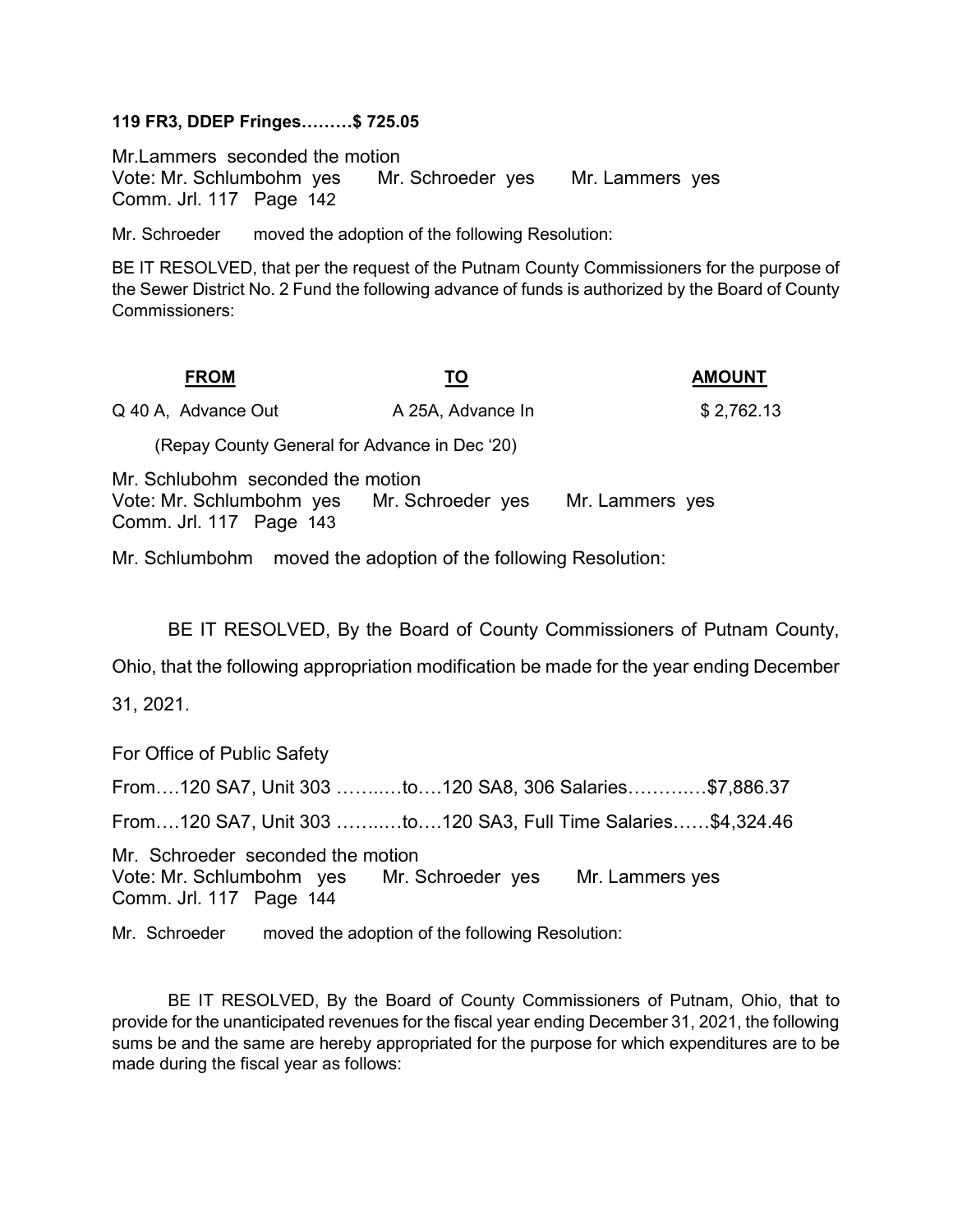Minus appropriation:

Fund 016 Ditch Maintenance R 5, Ditch Maintenance Projects……\$ 10,118.98 Minus appropriation: Fund 039 WIA 39 YT, Youth…………………………….\$ 10,000.00

39 TO,Transfer Out…………………….\$ 11,200.00

Mr. Lammers seconded the motion Vote: Mr. Schlumbohm yes Mr. Schroeder yes Mr. Lammers yes Comm. Jrl. 117 Page 145

Mr. Lammers moved the adoption of the following Resolution:

BE IT RESOLVED, By the Board of County Commissioners of Putnam County,

Ohio, that the following appropriation modification be made for the year ending December

31, 2021.

For Prosecutor

From…..1 E 1A, Asst. Prosecutor…..to…1 E 2, Employee Compensation….\$2,000.00

Mr. Schlumbohm seconded the motion Vote: Mr. Schlumbohm yes Mr. Schroeder yes Mr. Lammers yes

Comm. Jrl. 117 Page 146

Mr. Schlumbohm moved the adoption of the following Resolution:

 BE IT RESOLVED, By the Board of County Commissioners of Putnam, Ohio, that to provide for the unanticipated revenues for the fiscal year ending December 31, 2021, the following sums be and the same are hereby minus appropriated for the purpose for which expenditures are to be made during the fiscal year as follows:

Minus appropriation:

Fund 081, EMA

W 1, Salaries-Employees EMA…………\$5,734,45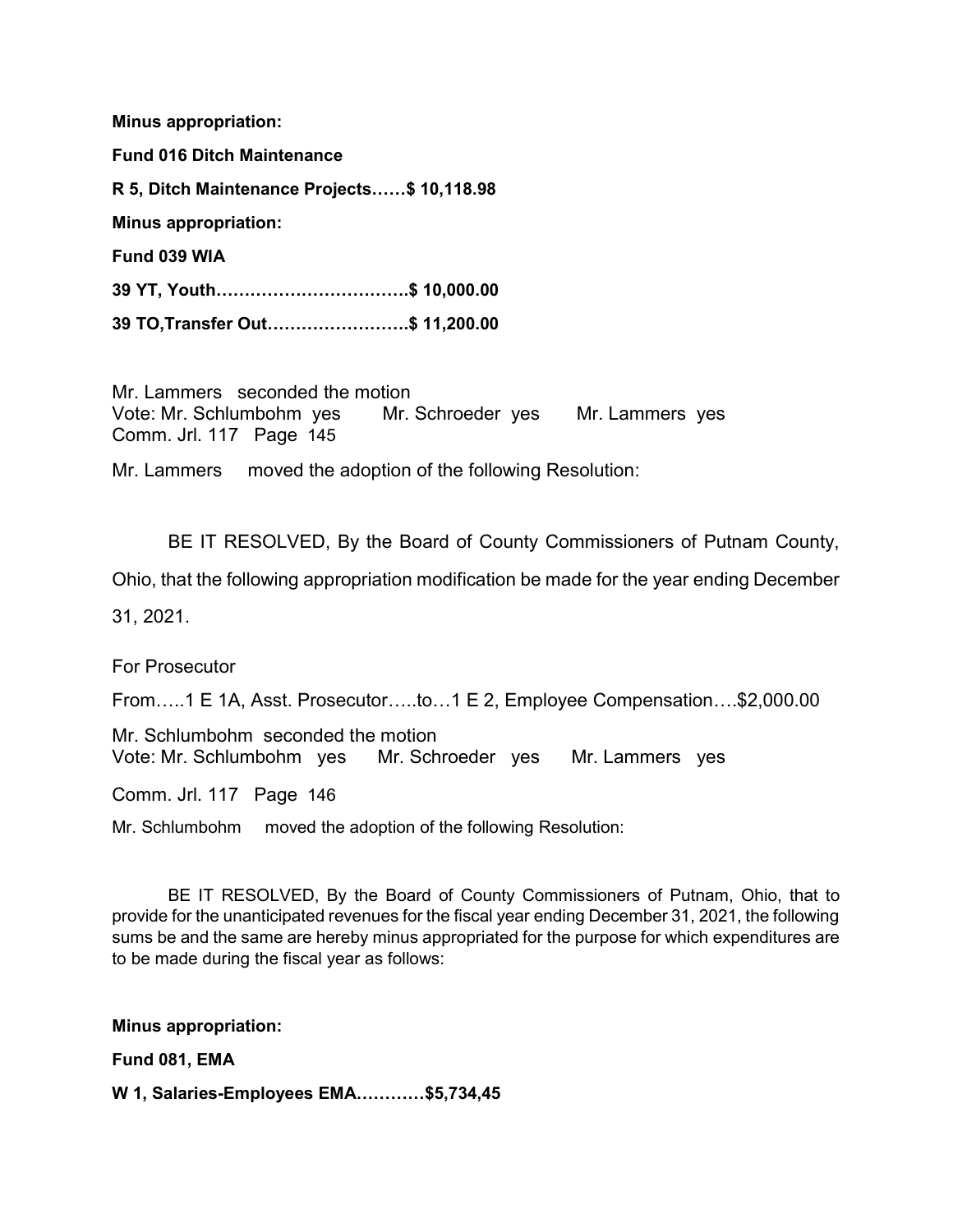W 2, Supplies …………………………….. \$ 4,218.75 W 3, Equipment..................................\$ 2,000.00 W 4, Contracts, repairs………………….\$2,000.00 W 6, PERS………………………………….\$ 1,190.34 W 6A, Hopsital Ins –EMA………………..\$ 914.00 W 7, Workers' Comp……………………..\$ 984.09 W 8, Cost Allocation……………………..\$28,000.00 W 9, Other Expenses............................\$ 3,546.90 Mr. Schroeder seconded the motion

Vote: Mr. Schlumbohm yes Mr. Schroeder yes Mr. Lammers yes

Comm. Jrl. 117 Page 147

Mr. Schlumbohm moved the adoption of the following Resolution:

 BE IT RESOLVED, By the Board of County Commissioners of Putnam County, Ohio, that the following appropriation modification be made for the year ending December 31, 2021.

For Auto License & Gas

From…K-2, Comp of employees…..to….K 11, Comp emp-Road ....\$11,123.25

From…K-2, Comp of employees..…to….K 25, Comp Emp-Bridge…..\$ 17,885.16

Mr. Schroeder seconded the motion Vote: Mr. Schlumbohm yes Mr. Schroeder yes Mr. Lammers yes

Comm. Jrl. 117 Page 148

# Now and Then Purchase orders

County General………..purchase order 43661, 43664 Ag Complex...............Purchase order 43663 Putnam Acres..............Purchase order 43665 O-G Road Complex……Purchase order 43666 EMS……………………….Purchase order 3831 Mr. Schroeder moved to approve the then and now purchase orders. Mr. Schlumbohm seconded the motion.

Vote: Mr. Schlumbohm yes Mr. Schroeder yes Mr. Lammers yes Exceptions: Mr. Schlumbohm none Mr. Schroeder none Mr. Lammers none Comm. Jrl. 117, Page 149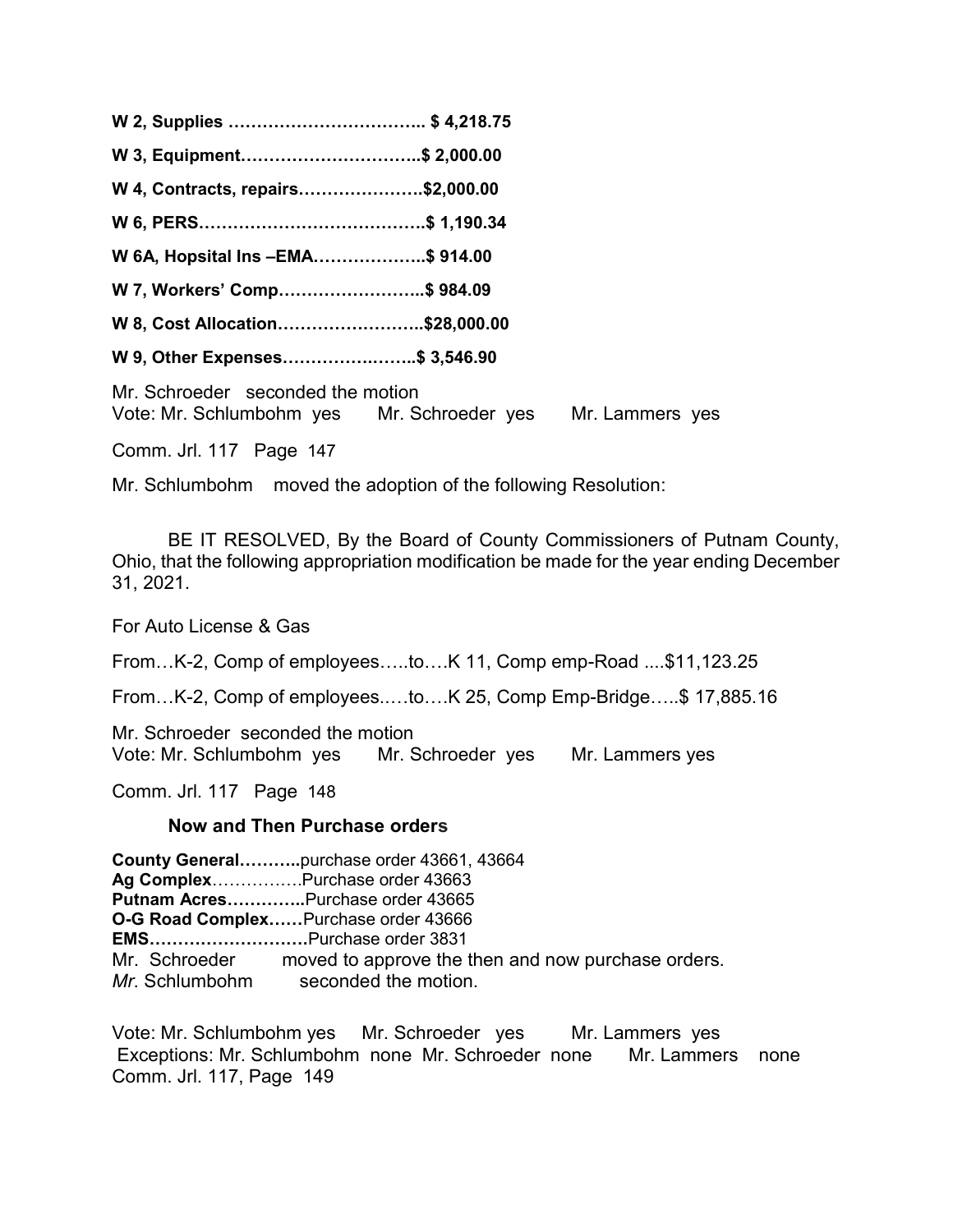# Purchase orders and travel requests

County General…….Purchase order to Erie Insurance for Official bond –Sheriff for \$ 174.00.

American Rescue Plan ……Purchase order to Atlantic Emergency Solutions for Air Paks, Cylinders and Face pieces for \$ 74,840.00.

Mr. Schroeder moved to approve the purchase orders and travel requests. Mr. Schlumbohm seconded the motion.

| Vote: Mr. Schlumbohm yes                           | Mr. Schroeder yes | Mr. Lammers yes  |
|----------------------------------------------------|-------------------|------------------|
| Exceptions: Mr. Schlumbohm none Mr. Schroeder none |                   | Mr. Lammers none |

Commissioners held discussions regarding the staffing of Recycling and the offer that was made to the Recycling staff. The offer has not been accepted as of yet. The Commissioners are offering flex time with the position also.

Amy Sealts of Putnam County CIC met with Commissioners Schroeder, Schlumbohm and Lammers and Ashley Siefker to discuss economic development funds. Amy shared notes from the webinars on the ODOD development funds. The guidance has finally been released and the window to use them is small. The building demolition and site revitalization are two forms of funding. If there is no land bank the money goes to the Commissioners to allocate for projects. There are no population or income limits tied to these funds. The county has \$500,000 reserved and has an option for more funds if they become available. There are residential and commercial allowances. This is to promote slum & blight to make room for new development. The property must be vacant. It will be made ready for future use. Site revitalization cannot be used for remediation, of gas tanks etc. Some villages have already reached out to Amy for possible demo projects. The Commissioners asked if engineering cost could be included with the project. An engineer and inspector will be needed for the projects. Ashley is working on getting the credentials needed to get access to the money. The first deadline is the end of June 30 for the \$500,000 the other funds are first come first serve. Amy explained the Brownfield funds which are only available until January 30, which could be used on the old Philips building. Amy does have the records from the Philips building for remediation. The building is still being monitored annually. They are working with Hall & Associates to try to put together an application for the Brownfield funds for remediation for the Philips building. The building cannot have an air test since the it is open to the elements the roof caved in, the doors are open. The building is considered unsafe to enter in case of a fire, all fire fighting must be done from the outside. Amy is working on getting the agreements to get access to the building for remediation. Amy is trying to get the application in order to be submitted by January 30. They are requesting the full amount of \$ 1million. North American Philips did all the required remediation that was required at the time they closed. And North American Philips would like to close the book on Ottawa. Amy is hoping there is not another application for Brownfield funds within the county. Prevailing wage must still be used. The Commissioners asked about the admin funds for these grants. There is 10% admin on the non-Brownfield grant. There are some small demo projects within the County that are possible also. Ashley proposed a roll out to the entities/people that have already contacted the County with possible projects. She will share the information that she has on the program. The projects will be first come first serve. Environmental studies will have to be done on each property. The sites must be picked prior to getting the funds, the funds will be given by application. The funds need to allocated to the sites by June 30. The demolitions need